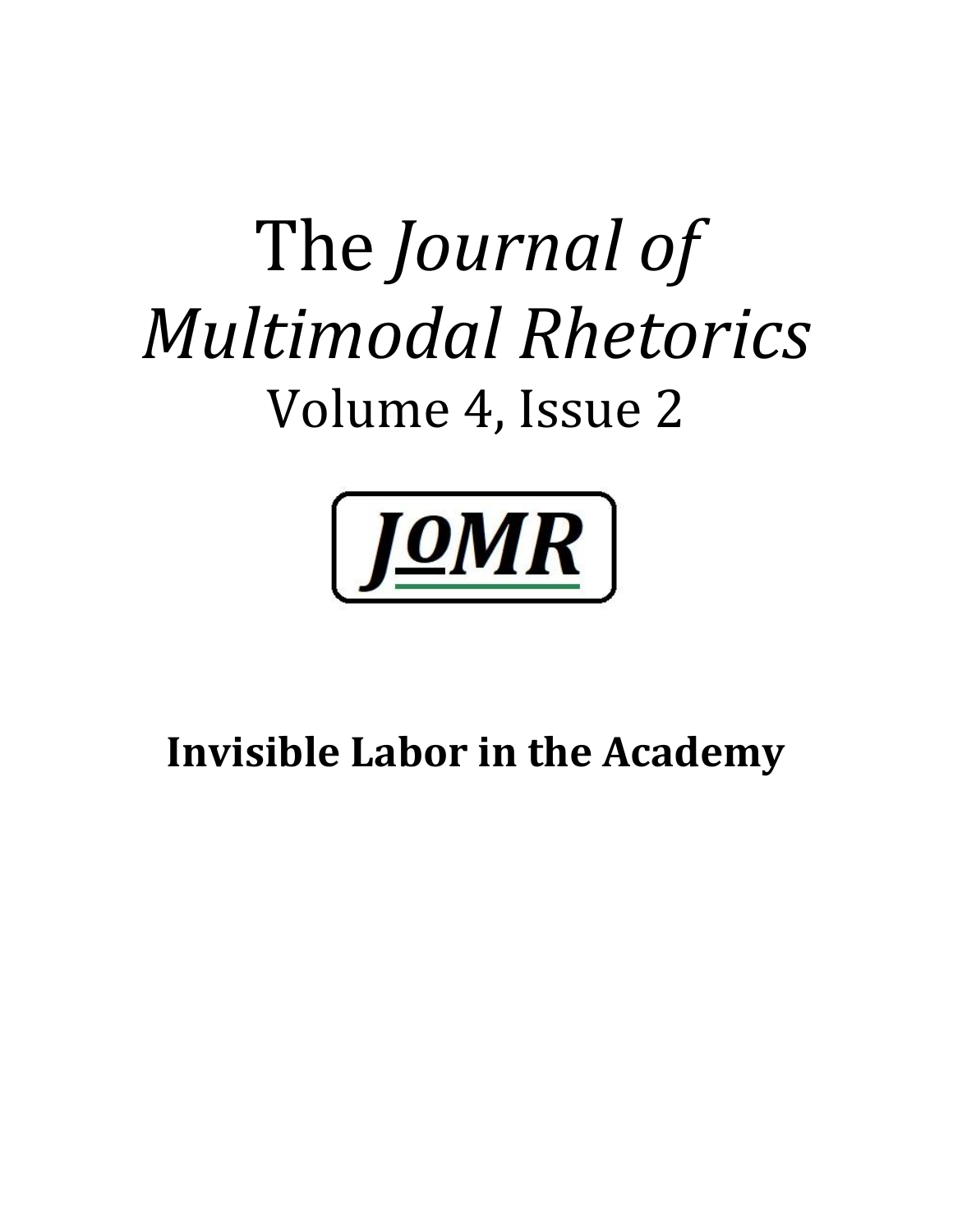## **From the Editor: "Invisible" Has Always Proven a Useful Verb**

Christina V. Cedillo, University of Houston-Clear Lake -----



*"Despite the relentless attempts to silence, our voices erupt, flow, cultivate, and generate. We, the perpetual outsiders within, come together, even if only briefly, even in discord, in transformation. I cannot fathom any other journey. These paths cannot be traversed by any one of us. This is a coalitional and intersectional journey, each piece of it part of an unfinished and always partial mosaic."*

#### **—Lisa A. Flores, "Towards an Insistent and Transformative Racial Rhetorical Criticism"**

Rhetoric is a powerful technology that highlights the ability of

language to fashion reality. When we engage rhetoric—talk about it, use it, teach it—we engage practical action. Not just theoretically or at a remove, but in, as, and of the world. Materially, affectively, corporeally. Nonetheless, too often we reduce rhetoric and its power, if not to simple persuasion, to a matter of communication in words alone. However, even when we do acknowledge the polymorphic modality of rhetoric, we tend to discuss modes in isolation, as if they emerge simultaneously or overlap rather than mutually constitute each other through rhetorical interactionality. I use this term intentionally to evoke Karma Chavez's work illuminating how "our intersectional identities, power and systems of oppression intermesh, interlock, intersect, and interact" (2013, p. 58). The makeup of this ever-protean nexus of forces thwarts (or should, anyway) attempts to render identities and structures as static. By extension, I argue, interactionality applies to communicative modes as well, since the same forces determine our valuation of different modes, how we learn to "listen" or not through them, and even whether we recognize particular modes as registers of meaningmaking.

Identities, power, and systems of oppression cohere in the world through multimodal application and experience, and by force, coercion, or accident, we are trained to privilege those modes that expedite perception that sustains oppressive and/or status quo systems. For example, in our society, driven by surveillance and dataveillance practices, specularity informs impressions of objective reality and watchability as worth (Daston, 2010; Marshall, 2010). On January  $6<sup>th</sup>$ , we experienced one extreme outcome of this modal privileging/deprivileging: we watched in amazement, anger, and not quite surprise as white supremacists attacked the U.S. Capitol, using self-authorizing discourses to paint themselves as victims while openly denying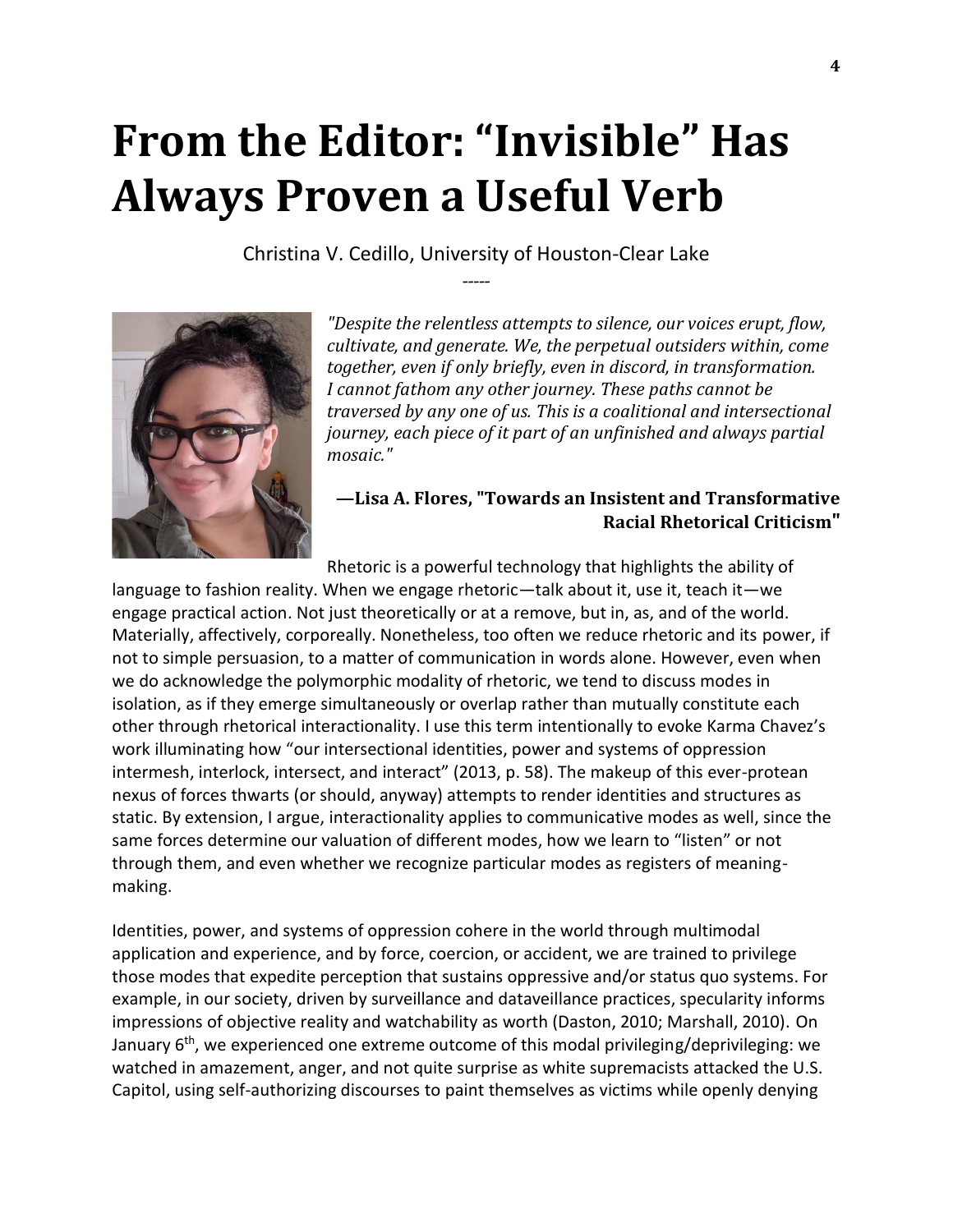the lived experiences of minoritized communities—they were "tired of being erased." But said "erasure" suggests a presence that minoritized people seldom have, ever displaced by stereotypes and caricatures. Hence, despite evidence of the alt-right's gratuitous looting, vandalism, reckless endangerment, and destruction of federal property, many sympathizers dared deflect from the violence through lazy comparisons to the Black Lives Matter movement. For all the talk of liberty and justice for all that we are trained to recite from birth, surveillance practices habituate dehumanizing attitudes that frame BIPOC as criminals even when they struggle to breathe. Social circumscription that occurs vis-à-vis the spatial and procedural (legal) modes reifies the reality of race, including assumptions about white innocence and Black and brown guilt.

These issues should necessarily prompt questions regarding the communication, reception, and teaching of multimodality. How much meaning gets lost when we overlook the multimodality of all texts and, therefore, overlook one mode at the expense of others (Kress & Van Leeuwen, 1998; Wysocki, 2005)? How much suasion is enacted in modes we are trained to ignore? What bodies do we ignore in the process? And, for the purposes of this issue, how much hard work is discounted when it manifests in modes other than those privileged by privileged people?

A story: I like to tell students that much of the labor that writing calls for never makes it onto the page or screen, that 75-80% of writing actually happens before, after, or alongside our putting pen to paper or sitting before a computer. (That percentage is my rough estimate of my own process, but while the numbers might vary according to person, I sincerely believe that the numbers will still be high no matter the writer.) "You say composition is difficult," I say. "Well, have you ever considered how living life as a disabled and/or racialized person, trying to get by with a family, a job, responsibilities to friends and community, dealings with -isms and -phobias, and *then* school are part of the process? That those supposedly unrelated things are constantly refining your perspective, biases, and analytical skills? And that as you compose an essay or speech or video, you're doing the difficult work of assessing and creating knowledge against every one of those experiences? Your audience is doing the same. No wonder you think it's hard. Writing, and reading, and knowing is hard. You're doing a lot. So maybe give yourself a little credit... Or maybe a lot."

There is so much more to be said regarding these issues. This special themed issue on invisible labor represents just one tiny fraction of what needs to be highlighted. And yet, I hope that even this limited look at everything that permits, precludes, facilitates, and hinders our rhetorical endeavors shows up the very high stakes attached to what we ignore when we hone our attention solely on privileged modes and their products. The work the authors featured here undertake, too, is hard work. It's difficult to articulate the unspoken in words and images when we have been conditioned to ignore much of our contexts of writing. Our racialized and gendered identities, our dis/abled identities, the languages we speak, the communities we come from, and the systems that seek to in/validate our lives all make their way into our writing, no matter how neutral we try to sound. Positionality influences our goals and frames our ethoi, creates impressions of insider and/or outsider status in rhetorical relationships, and affects others through our constructions of discursive spaces. It is inescapable though some